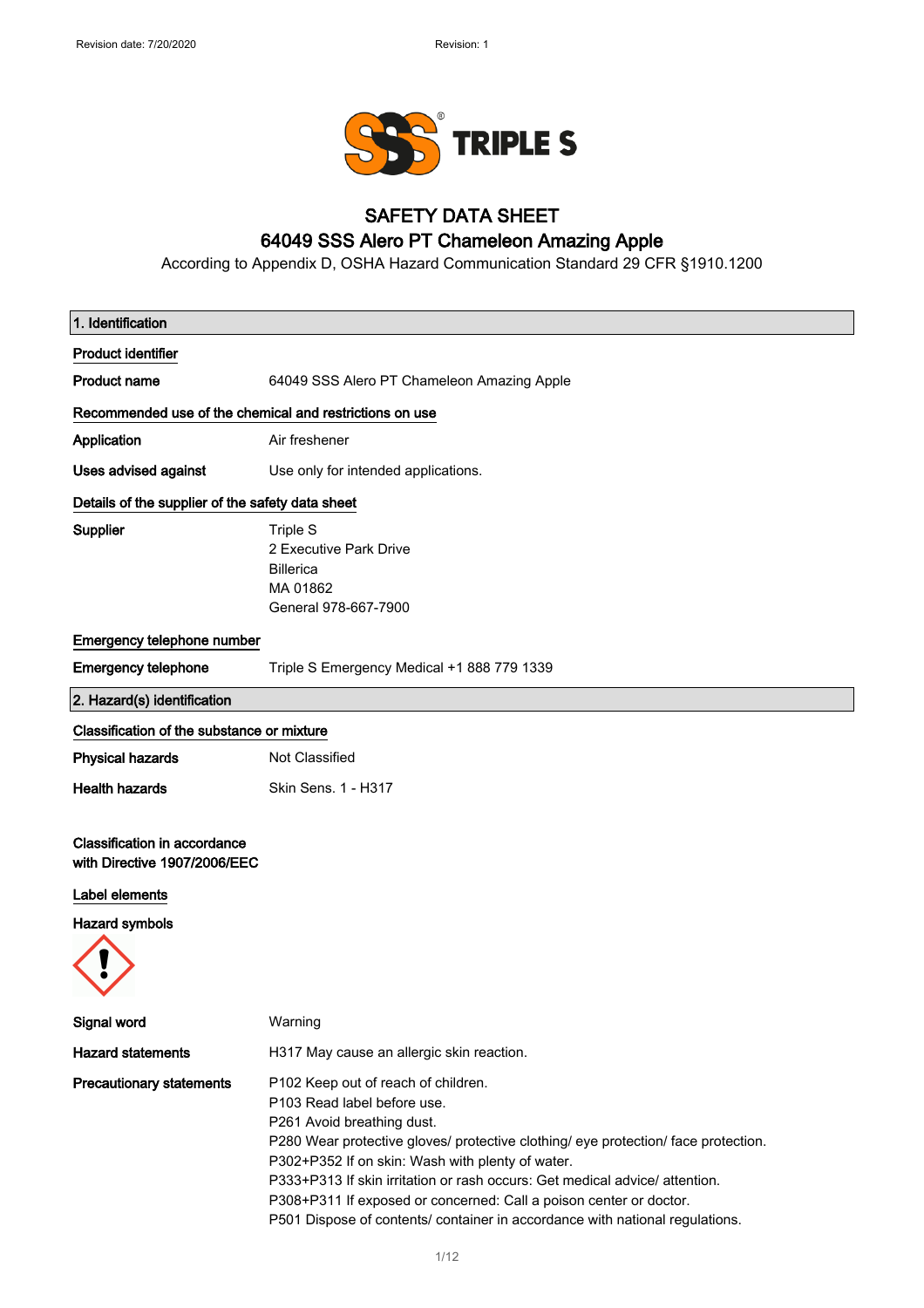Contains Eucalyptus Oil (Eucalyptus Globulus Labille), Benzyl salicylate, (E)-anethole, 2,4,6 trimethylcyclohex-3-ene-1-carbaldehyde, 4-(4-Hydroxy-4-methylpentyl)cyclohex-3 enecarbaldehyde

### Other hazards

This product does not contain any substances classified as PBT or vPvB.

| 3. Composition/information on ingredients    |          |
|----------------------------------------------|----------|
| <b>Mixtures</b>                              |          |
| calcium sulfate semi hydrate                 | 30-60%   |
| CAS number: 10034-76-1                       |          |
|                                              |          |
| Aqua                                         | 10-30%   |
| CAS number: 7732-18-5                        |          |
| Polyethylene glycol mono (octylphenyl) ether | 5.0%     |
| CAS number: 9036-19-5                        |          |
|                                              |          |
| dipropylene glycol methyl ether acetate      | 2.5%     |
| CAS number: 88917-22-0                       |          |
| triethylene glycol                           | $1 - 5%$ |
| CAS number: 112-27-6                         |          |
| 2-tert-Butylcyclohexyl acetate               | $1 - 5%$ |
| CAS number: 88-41-5                          |          |
|                                              |          |
| <b>Diethyl Malonate</b>                      | $1 - 5%$ |
| CAS number: 105-53-3                         |          |
| Benzyl acetate                               | 1.7%     |
| CAS number: 140-11-4                         |          |
|                                              |          |
| Eucalyptus Oil (Eucalyptus Globulus Labille) | 0.90%    |
| CAS number: 8000-48-4                        |          |
|                                              |          |
| Alpha, alpha-dimethylphenylethyl butyrate    | 1%       |
| CAS number: 10094-34-5                       |          |
| Eugenol                                      | 0.70%    |
| CAS number: 97-53-0                          |          |
|                                              |          |
| Diethyl phthalate<br>CAS number: 84-66-2     | 1%       |
|                                              |          |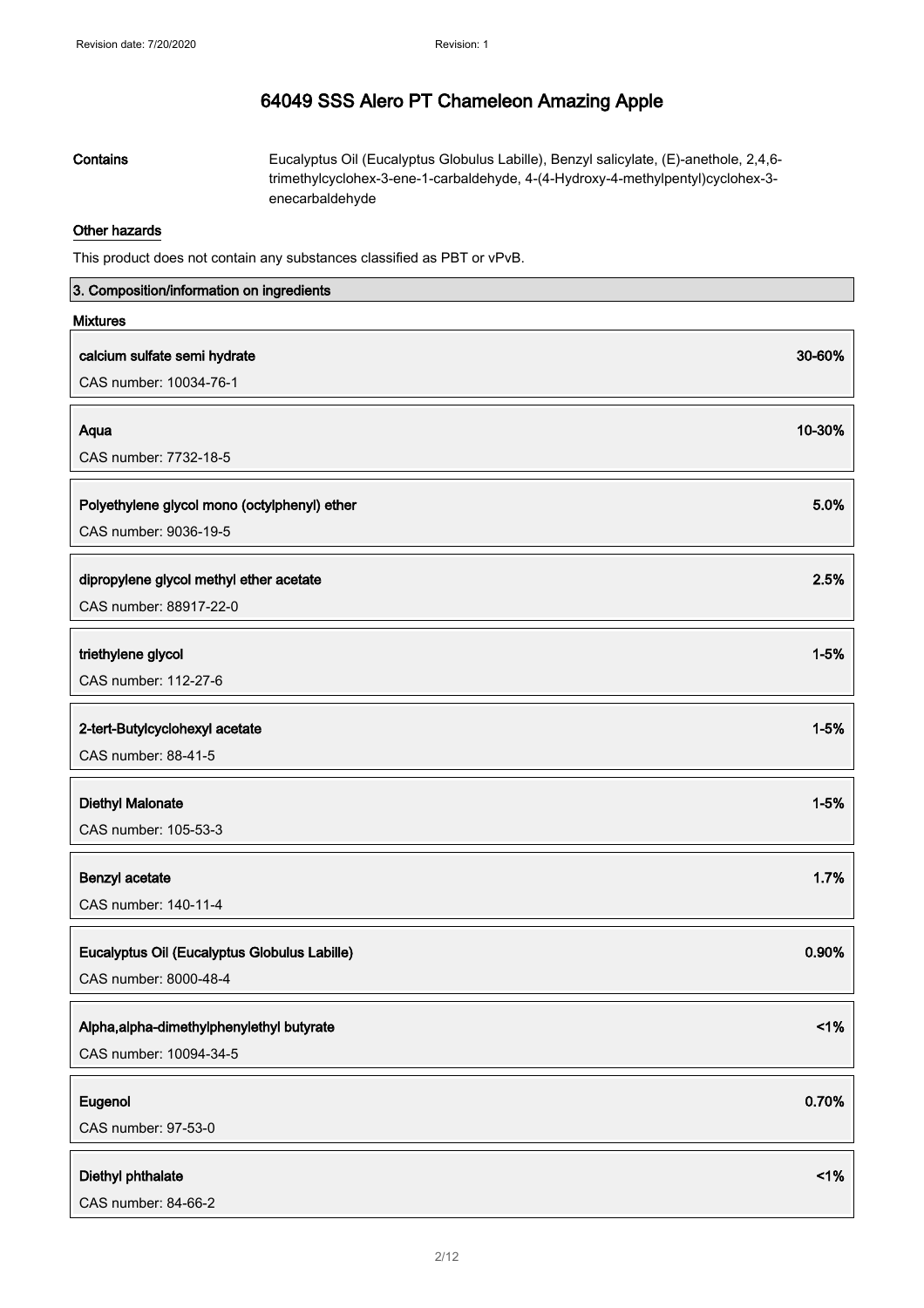| Bornan-2-one<br>CAS number: 76-22-2                                                                             | 1%    |
|-----------------------------------------------------------------------------------------------------------------|-------|
| triacetin                                                                                                       | 1%    |
| CAS number: 102-76-1                                                                                            |       |
| Carrageenan                                                                                                     | 1%    |
| CAS number: 9000-07-1                                                                                           |       |
| 2-Phenoxyethyl isobutyrate                                                                                      | 1%    |
| CAS number: 103-60-6                                                                                            |       |
| A mixture of: cis-tetrahydro-2-isobutyl-4- methylpyran-4-ol;<br>trans-tetrahydro-2-isobutyl-4- methylpyran-4-ol | 1%    |
| CAS number: 63500-71-0                                                                                          |       |
| Benzyl salicylate                                                                                               | 0.50% |
| CAS number: 118-58-1                                                                                            |       |
| (E)-anethole                                                                                                    | 0.40% |
| CAS number: 4180-23-8                                                                                           |       |
| Hexyl cinnamal                                                                                                  | 0.30% |
| CAS number: 101-86-0                                                                                            |       |
| Benzoic acid                                                                                                    | 1%    |
| CAS number: 65-85-0                                                                                             |       |
| 2,4,6-trimethylcyclohex-3-ene-1-carbaldehyde                                                                    | 0.30% |
| CAS number: 1335-66-6                                                                                           |       |
| 4-(4-Hydroxy-4-methylpentyl)cyclohex-3-enecarbaldehyde                                                          | 0.20% |
| CAS number: 31906-04-4                                                                                          |       |
| 2,6-di-tert-butyl-p-cresol                                                                                      | 0.10% |
| CAS number: 128-37-0                                                                                            |       |
| benzyl benzoate                                                                                                 | 1%    |
| CAS number: 120-51-4                                                                                            |       |
| 4. First-aid measures                                                                                           |       |

### Description of first aid measures

General information Get medical attention immediately. Show this Safety Data Sheet to the medical personnel.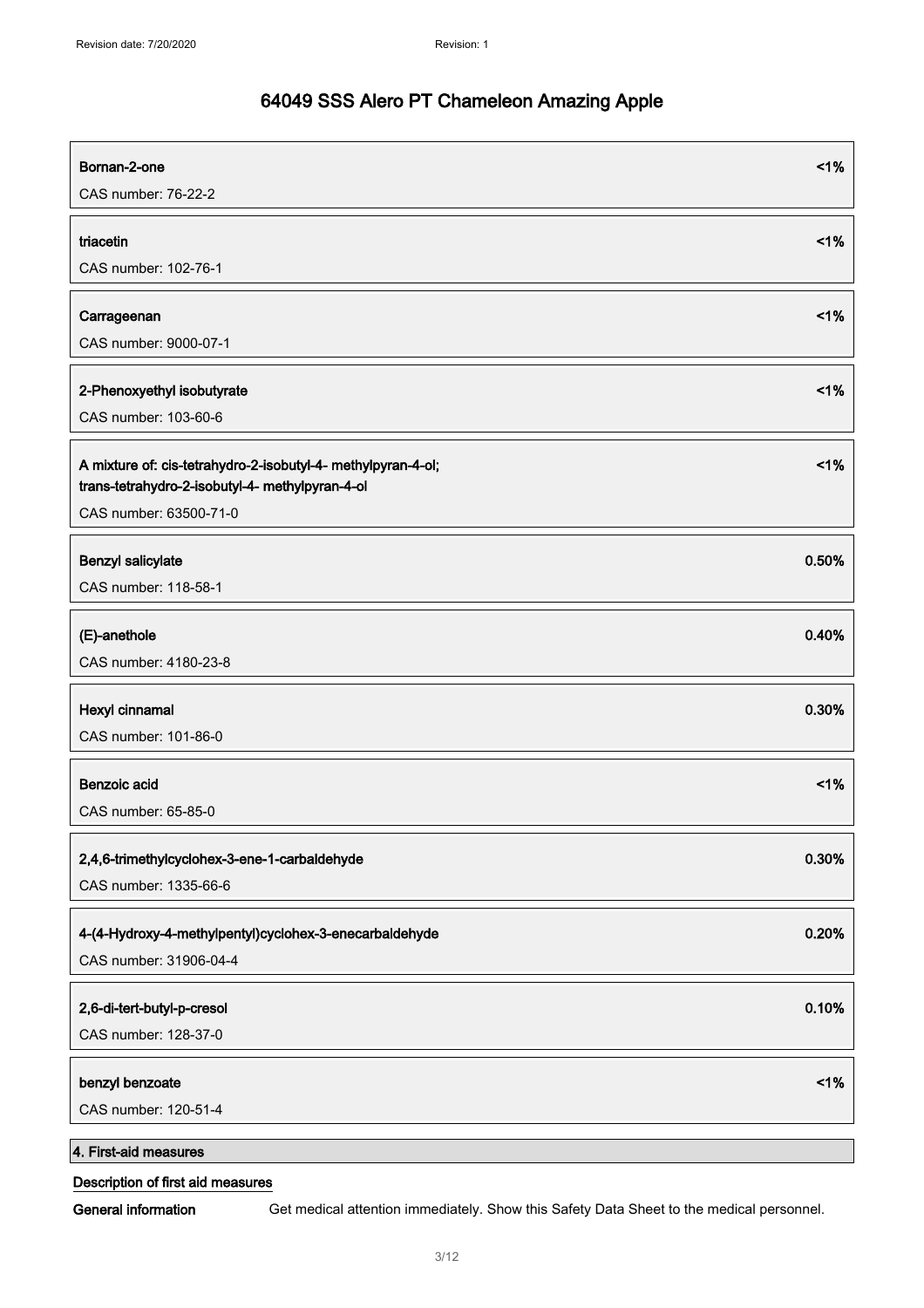| Inhalation                                                  | Remove affected person from source of contamination. Move affected person to fresh air and<br>keep warm and at rest in a position comfortable for breathing. Maintain an open airway.<br>Loosen tight clothing such as collar, tie or belt. When breathing is difficult, properly trained<br>personnel may assist affected person by administering oxygen. Place unconscious person on<br>their side in the recovery position and ensure breathing can take place.                                                                                                                                                                                                                                                 |  |
|-------------------------------------------------------------|--------------------------------------------------------------------------------------------------------------------------------------------------------------------------------------------------------------------------------------------------------------------------------------------------------------------------------------------------------------------------------------------------------------------------------------------------------------------------------------------------------------------------------------------------------------------------------------------------------------------------------------------------------------------------------------------------------------------|--|
| Ingestion                                                   | Rinse mouth thoroughly with water. Remove any dentures. Give a few small glasses of water<br>or milk to drink. Stop if the affected person feels sick as vomiting may be dangerous. Do not<br>induce vomiting unless under the direction of medical personnel. If vomiting occurs, the head<br>should be kept low so that vomit does not enter the lungs. Never give anything by mouth to an<br>unconscious person. Move affected person to fresh air and keep warm and at rest in a<br>position comfortable for breathing. Place unconscious person on their side in the recovery<br>position and ensure breathing can take place. Maintain an open airway. Loosen tight clothing<br>such as collar, tie or belt. |  |
| <b>Skin Contact</b>                                         | It is important to remove the substance from the skin immediately. In the event of any<br>sensitization symptoms developing, ensure further exposure is avoided. Remove<br>contamination with soap and water or recognized skin cleansing agent. Get medical attention<br>if symptoms are severe or persist after washing.                                                                                                                                                                                                                                                                                                                                                                                         |  |
| Eye contact                                                 | Rinse immediately with plenty of water. Remove any contact lenses and open eyelids wide<br>apart. Continue to rinse for at least 10 minutes.                                                                                                                                                                                                                                                                                                                                                                                                                                                                                                                                                                       |  |
| <b>Protection of first aiders</b>                           | First aid personnel should wear appropriate protective equipment during any rescue.                                                                                                                                                                                                                                                                                                                                                                                                                                                                                                                                                                                                                                |  |
| Most important symptoms and effects, both acute and delayed |                                                                                                                                                                                                                                                                                                                                                                                                                                                                                                                                                                                                                                                                                                                    |  |
| <b>General information</b>                                  | See Section 11 for additional information on health hazards. The severity of the symptoms<br>described will vary dependent on the concentration and the length of exposure.                                                                                                                                                                                                                                                                                                                                                                                                                                                                                                                                        |  |
| Inhalation                                                  | Symptoms following overexposure may include the following: Irritation of nose, throat and<br>airway. Headache.                                                                                                                                                                                                                                                                                                                                                                                                                                                                                                                                                                                                     |  |
| Ingestion                                                   | May cause sensitization or allergic reactions in sensitive individuals.                                                                                                                                                                                                                                                                                                                                                                                                                                                                                                                                                                                                                                            |  |
| Skin contact                                                | May cause skin sensitization or allergic reactions in sensitive individuals. Prolonged contact<br>may cause dryness of the skin.                                                                                                                                                                                                                                                                                                                                                                                                                                                                                                                                                                                   |  |
| Eye contact                                                 | No specific symptoms known.                                                                                                                                                                                                                                                                                                                                                                                                                                                                                                                                                                                                                                                                                        |  |
|                                                             | Indication of immediate medical attention and special treatment needed                                                                                                                                                                                                                                                                                                                                                                                                                                                                                                                                                                                                                                             |  |
| Notes for the doctor                                        | Treat symptomatically. May cause sensitization or allergic reactions in sensitive individuals.                                                                                                                                                                                                                                                                                                                                                                                                                                                                                                                                                                                                                     |  |
| 5. Fire-fighting measures                                   |                                                                                                                                                                                                                                                                                                                                                                                                                                                                                                                                                                                                                                                                                                                    |  |
| <b>Extinguishing media</b>                                  |                                                                                                                                                                                                                                                                                                                                                                                                                                                                                                                                                                                                                                                                                                                    |  |
| Suitable extinguishing media                                | The product is not flammable. Extinguish with alcohol-resistant foam, carbon dioxide, dry<br>powder or water fog. Use fire-extinguishing media suitable for the surrounding fire.                                                                                                                                                                                                                                                                                                                                                                                                                                                                                                                                  |  |
| Unsuitable extinguishing<br>media                           | Do not use water jet as an extinguisher, as this will spread the fire.                                                                                                                                                                                                                                                                                                                                                                                                                                                                                                                                                                                                                                             |  |
| Special hazards arising from the substance or mixture       |                                                                                                                                                                                                                                                                                                                                                                                                                                                                                                                                                                                                                                                                                                                    |  |
| Specific hazards                                            | None known.                                                                                                                                                                                                                                                                                                                                                                                                                                                                                                                                                                                                                                                                                                        |  |
| <b>Hazardous combustion</b><br>products                     | Thermal decomposition or combustion products may include the following substances:<br>Harmful gases or vapors.                                                                                                                                                                                                                                                                                                                                                                                                                                                                                                                                                                                                     |  |
| <b>Advice for firefighters</b>                              |                                                                                                                                                                                                                                                                                                                                                                                                                                                                                                                                                                                                                                                                                                                    |  |
| Protective actions during<br>firefighting                   | Avoid breathing fire gases or vapors.                                                                                                                                                                                                                                                                                                                                                                                                                                                                                                                                                                                                                                                                              |  |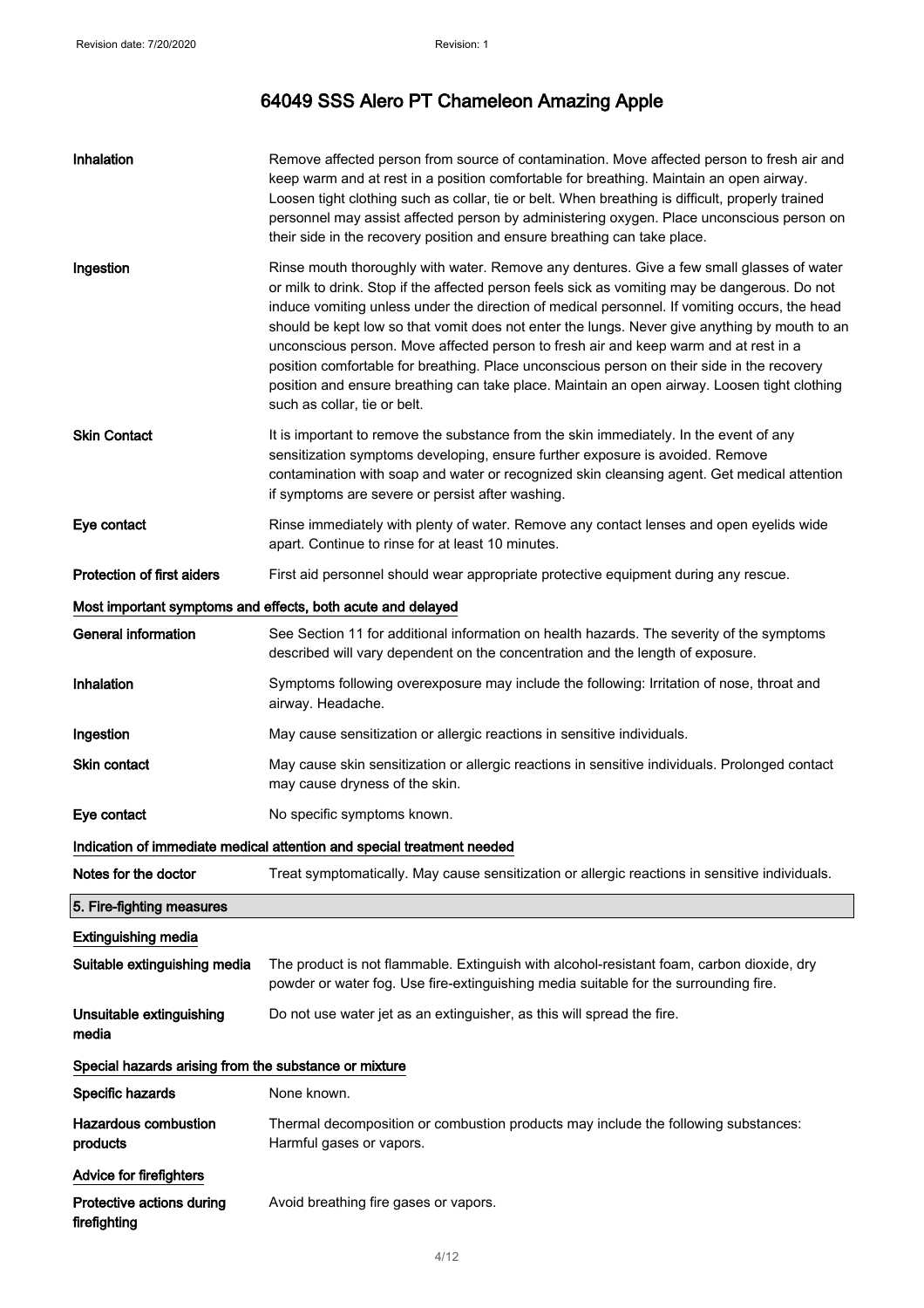| Special protective equipment<br>for firefighters             | Use protective equipment appropriate for surrounding materials. Standard Firefighter's<br>clothing including helmets, protective boots and gloves will provide a basic level of protection<br>for chemical incidents.                                                                                                                                                                                                                                                                                   |
|--------------------------------------------------------------|---------------------------------------------------------------------------------------------------------------------------------------------------------------------------------------------------------------------------------------------------------------------------------------------------------------------------------------------------------------------------------------------------------------------------------------------------------------------------------------------------------|
| 6. Accidental release measures                               |                                                                                                                                                                                                                                                                                                                                                                                                                                                                                                         |
|                                                              | Personal precautions, protective equipment and emergency procedures                                                                                                                                                                                                                                                                                                                                                                                                                                     |
| <b>Personal precautions</b>                                  | No action shall be taken without appropriate training or involving any personal risk. Wear<br>protective clothing as described in Section 8 of this safety data sheet. Follow precautions for<br>safe handling described in this safety data sheet. Ensure procedures and training for<br>emergency decontamination and disposal are in place. Avoid contact with skin and eyes.                                                                                                                        |
| <b>Environmental precautions</b>                             |                                                                                                                                                                                                                                                                                                                                                                                                                                                                                                         |
| <b>Environmental precautions</b>                             | Avoid discharge into drains or watercourses or onto the ground. Avoid discharge to the<br>aquatic environment.                                                                                                                                                                                                                                                                                                                                                                                          |
| Methods and material for containment and cleaning up         |                                                                                                                                                                                                                                                                                                                                                                                                                                                                                                         |
| Methods for cleaning up                                      | Wear protective clothing as described in Section 8 of this safety data sheet. Clear up spills<br>immediately and dispose of waste safely. Collect spillage with a shovel and broom, or similar<br>and reuse, if possible. Collect and place in suitable waste disposal containers and seal<br>securely. Flush contaminated area with plenty of water. Wash thoroughly after dealing with a<br>spillage. Dangerous for the environment. Do not empty into drains. For waste disposal, see<br>Section 13. |
| Reference to other sections                                  | For personal protection, see Section 8. See Section 11 for additional information on health<br>hazards. See Section 12 for additional information on ecological hazards. For waste disposal,<br>see Section 13.                                                                                                                                                                                                                                                                                         |
| 7. Handling and storage                                      |                                                                                                                                                                                                                                                                                                                                                                                                                                                                                                         |
| Precautions for safe handling                                |                                                                                                                                                                                                                                                                                                                                                                                                                                                                                                         |
| <b>Usage precautions</b>                                     | Read and follow manufacturer's recommendations. Wear protective clothing as described in<br>Section 8 of this safety data sheet. Keep away from food, drink and animal feeding stuffs.<br>Keep container tightly sealed when not in use. Avoid discharge to the aquatic environment.<br>Do not handle until all safety precautions have been read and understood.                                                                                                                                       |
| Advice on general<br>occupational hygiene                    | Wash promptly if skin becomes contaminated. Take off contaminated clothing and wash<br>before reuse. Wash contaminated clothing before reuse. Do not eat, drink or smoke when<br>using this product. Wash at the end of each work shift and before eating, smoking and using<br>the toilet.                                                                                                                                                                                                             |
| Conditions for safe storage, including any incompatibilities |                                                                                                                                                                                                                                                                                                                                                                                                                                                                                                         |
| <b>Storage precautions</b>                                   | Keep only in the original container. Keep container tightly closed, in a cool, well ventilated<br>place. Keep containers upright. Protect containers from damage.                                                                                                                                                                                                                                                                                                                                       |
| Storage class                                                | Miscellaneous hazardous material storage.                                                                                                                                                                                                                                                                                                                                                                                                                                                               |
| Specific end uses(s)                                         |                                                                                                                                                                                                                                                                                                                                                                                                                                                                                                         |
| Specific end use(s)                                          | The identified uses for this product are detailed in Section 1.                                                                                                                                                                                                                                                                                                                                                                                                                                         |
| 8. Exposure controls/Personal protection                     |                                                                                                                                                                                                                                                                                                                                                                                                                                                                                                         |
| <b>Control parameters</b>                                    |                                                                                                                                                                                                                                                                                                                                                                                                                                                                                                         |
| Occupational exposure limits<br>Benzyl acetate               |                                                                                                                                                                                                                                                                                                                                                                                                                                                                                                         |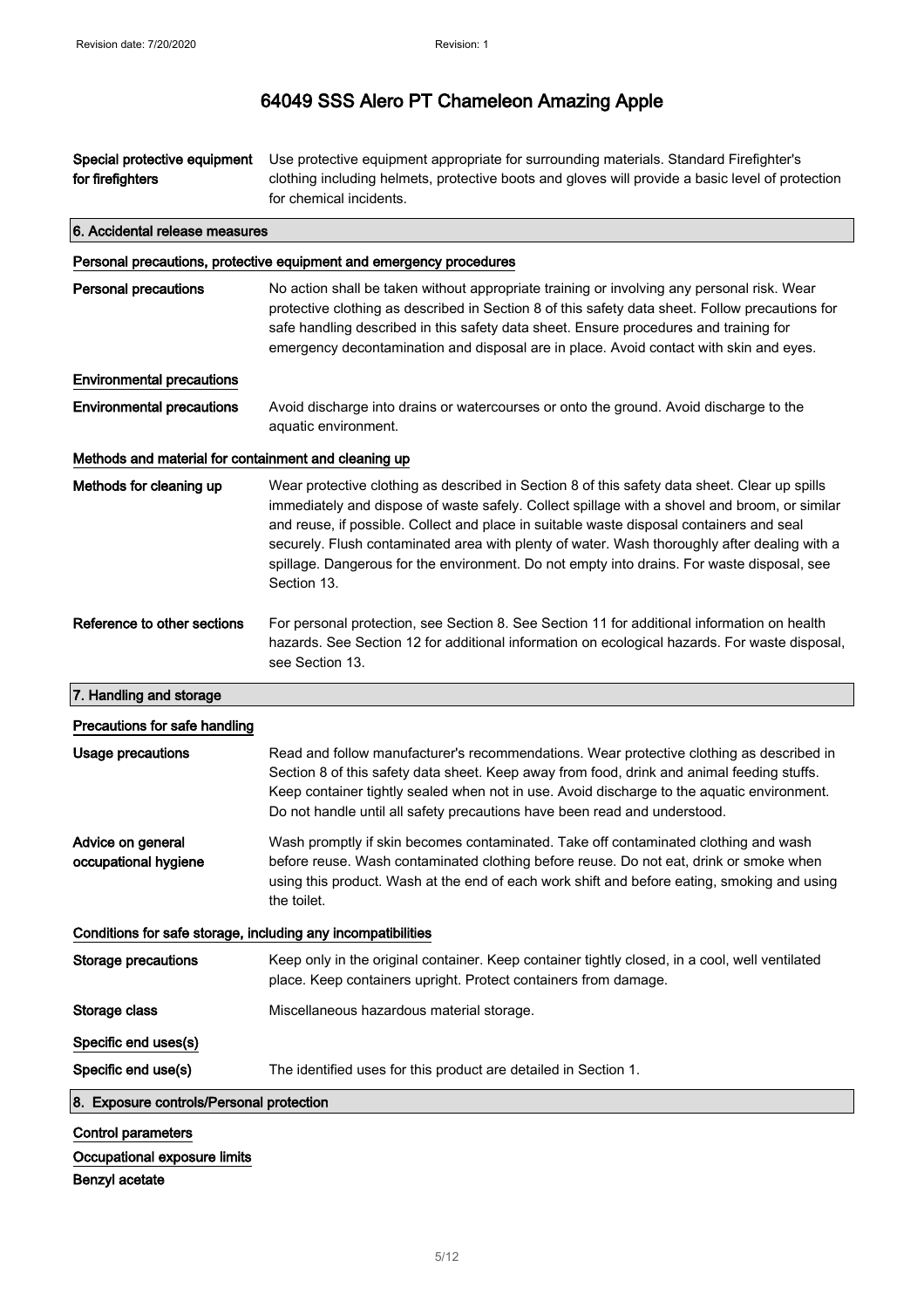Long-term exposure limit (8-hour TWA): ACGIH 10 ppm 61 mg/m<sup>3</sup> A4

### Diethyl phthalate

Long-term exposure limit (8-hour TWA): ACGIH 5 mg/m<sup>3</sup> A4

#### Bornan-2-one

Long-term exposure limit (8-hour TWA): ACGIH 2 ppm 12 mg/m<sup>3</sup> Short-term exposure limit (15-minute): ACGIH 3 ppm 19 mg/m<sup>3</sup>

A4

Long-term exposure limit (8-hour TWA): OSHA 2 mg/m<sup>3</sup>

#### 2,6-di-tert-butyl-p-cresol

Long-term exposure limit (8-hour TWA): ACGIH 2 mg/m<sup>3</sup> inhalable fraction and vapor A4

ACGIH = American Conference of Governmental Industrial Hygienists. A4 = Not Classifiable as a Human Carcinogen. OSHA = Occupational Safety and Health Administration.

#### Ingredient

### Bornan-2-one (CAS: 76-22-2)

| Immediate danger to life | $200$ mg/m <sup>3</sup> |
|--------------------------|-------------------------|
| and health               |                         |

#### Exposure controls

### Protective equipment

| Protective equipment                |                                                                                                                                                                                                                                                                                                                                                                                                                                                                                                                                                                                                                                                                                                                                             |
|-------------------------------------|---------------------------------------------------------------------------------------------------------------------------------------------------------------------------------------------------------------------------------------------------------------------------------------------------------------------------------------------------------------------------------------------------------------------------------------------------------------------------------------------------------------------------------------------------------------------------------------------------------------------------------------------------------------------------------------------------------------------------------------------|
| Appropriate engineering<br>controls | Provide adequate ventilation. Personal, workplace environment or biological monitoring may<br>be required to determine the effectiveness of the ventilation or other control measures and/or<br>the necessity to use respiratory protective equipment. Use process enclosures, local exhaust<br>ventilation or other engineering controls as the primary means to minimize worker exposure.<br>Personal protective equipment should only be used if worker exposure cannot be controlled<br>adequately by the engineering control measures. Ensure control measures are regularly<br>inspected and maintained. Ensure operatives are trained to minimize exposure.                                                                          |
| Eye/face protection                 | Eyewear complying with an approved standard should be worn if a risk assessment indicates<br>eye contact is possible. Personal protective equipment for eye and face protection should<br>comply with OSHA 1910.133.                                                                                                                                                                                                                                                                                                                                                                                                                                                                                                                        |
| Hand protection                     | Chemical-resistant, impervious gloves complying with an approved standard should be worn if<br>a risk assessment indicates skin contact is possible. The most suitable glove should be<br>chosen in consultation with the glove supplier/manufacturer, who can provide information<br>about the breakthrough time of the glove material. To protect hands from chemicals, gloves<br>should comply with OSHA 1910.138 and be demonstrated to be impervious to the chemical<br>and resist degradation. Considering the data specified by the glove manufacturer, check<br>during use that the gloves are retaining their protective properties and change them as soon<br>as any deterioration is detected. Frequent changes are recommended. |
| Other skin and body<br>protection   | Appropriate footwear and additional protective clothing complying with an approved standard<br>should be worn if a risk assessment indicates skin contamination is possible.                                                                                                                                                                                                                                                                                                                                                                                                                                                                                                                                                                |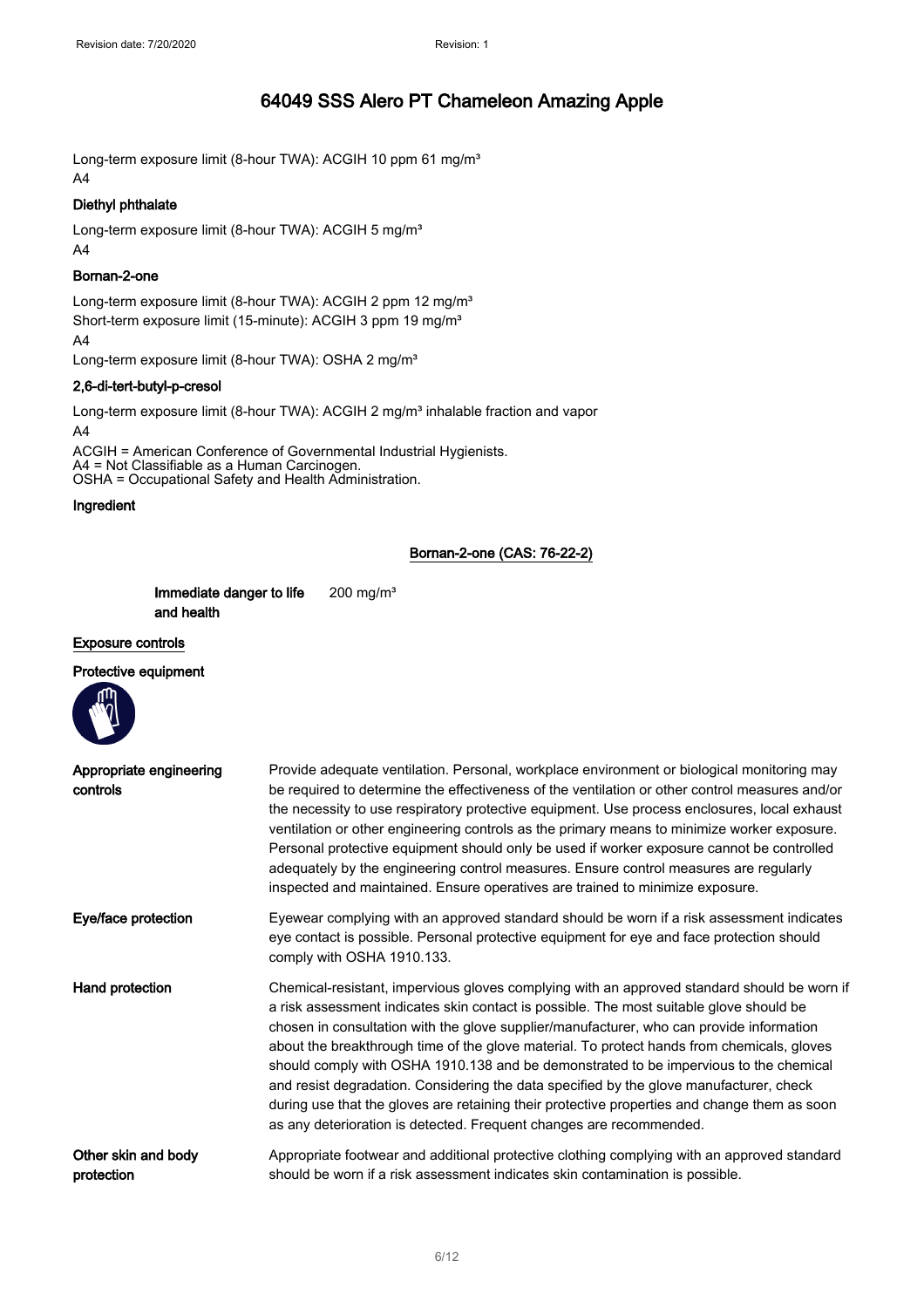| Hygiene measures                          | Provide eyewash station and safety shower. Contaminated work clothing should not be<br>allowed out of the workplace. Wash contaminated clothing before reuse. Clean equipment<br>and the work area every day. Good personal hygiene procedures should be implemented.<br>Wash at the end of each work shift and before eating, smoking and using the toilet. When<br>using do not eat, drink or smoke. Preventive industrial medical examinations should be carried<br>out. Warn cleaning personnel of any hazardous properties of the product.                                                                                        |
|-------------------------------------------|----------------------------------------------------------------------------------------------------------------------------------------------------------------------------------------------------------------------------------------------------------------------------------------------------------------------------------------------------------------------------------------------------------------------------------------------------------------------------------------------------------------------------------------------------------------------------------------------------------------------------------------|
| <b>Respiratory protection</b>             | Respiratory protection complying with an approved standard should be worn if a risk<br>assessment indicates inhalation of contaminants is possible. Ensure all respiratory protective<br>equipment is suitable for its intended use and is NIOSH approved. Check that the respirator<br>fits tightly and the filter is changed regularly. Gas and combination filter cartridges should<br>comply with OSHA 1910.134. Full face mask respirators with replaceable filter cartridges<br>should comply with OSHA 1910.134. Half mask and quarter mask respirators with replaceable<br>filter cartridges should comply with OSHA 1910.134. |
| <b>Environmental exposure</b><br>controls | Keep container tightly sealed when not in use. Emissions from ventilation or work process<br>equipment should be checked to ensure they comply with the requirements of environmental<br>protection legislation.                                                                                                                                                                                                                                                                                                                                                                                                                       |

### 9. Physical and chemical properties

| Information on basic physical and chemical properties |                        |  |
|-------------------------------------------------------|------------------------|--|
| Appearance                                            | Solid.                 |  |
| Color                                                 | Light (or pale). Buff. |  |
| Odor                                                  | Characteristic.        |  |
| <b>Odor threshold</b>                                 | Not determined.        |  |
| pH                                                    | Not applicable.        |  |
| <b>Melting point</b>                                  | Not determined.        |  |
| Initial boiling point and range                       | $>100^{\circ}$ C       |  |
| Flash point                                           | $>100^{\circ}$ C       |  |
| <b>Evaporation rate</b>                               | Not applicable.        |  |
| Flammability (solid, gas)                             | Not determined.        |  |
| Upper/lower flammability or<br>explosive limits       | Not determined.        |  |
| Vapor pressure                                        | 2 hPa @ 20°C           |  |
| <b>Relative density</b>                               | Not determined.        |  |
| Solubility(ies)                                       | Insoluble in water.    |  |
| <b>Partition coefficient</b>                          | Not determined.        |  |
| <b>Viscosity</b>                                      | Not applicable.        |  |
| Volatile organic compound                             | Not applicable.        |  |
| Organic solvents                                      | 19.9%                  |  |
| 10. Stability and reactivity                          |                        |  |

Reactivity There are no known reactivity hazards associated with this product.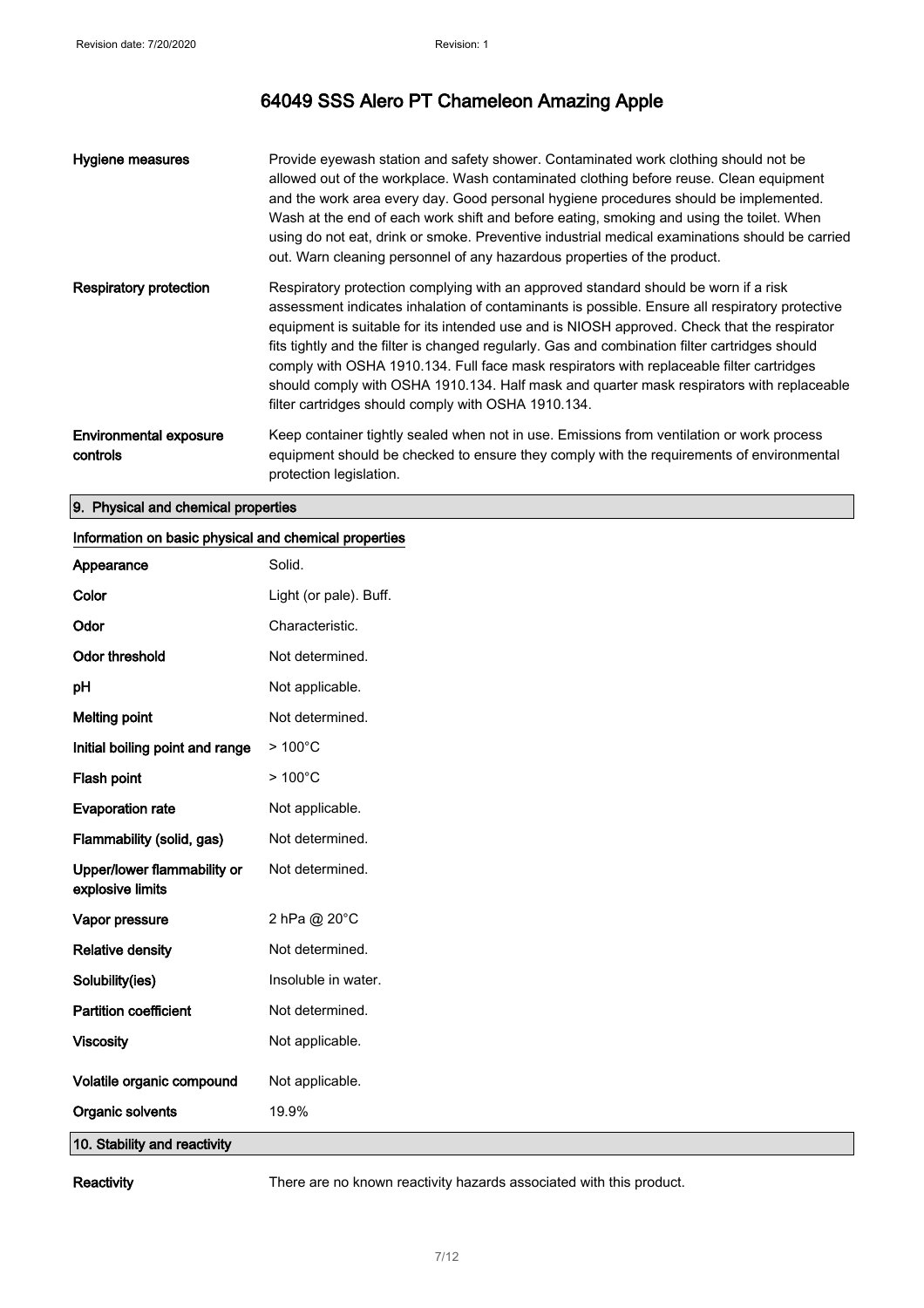| <b>Stability</b>                                       | Stable at normal ambient temperatures and when used as recommended. Stable under the<br>prescribed storage conditions.                                                 |
|--------------------------------------------------------|------------------------------------------------------------------------------------------------------------------------------------------------------------------------|
| Possibility of hazardous<br>reactions                  | No potentially hazardous reactions known.                                                                                                                              |
| <b>Conditions to avoid</b>                             | There are no known conditions that are likely to result in a hazardous situation.                                                                                      |
| Materials to avoid                                     | No specific material or group of materials is likely to react with the product to produce a<br>hazardous situation.                                                    |
| Hazardous decomposition<br>products                    | Does not decompose when used and stored as recommended. Thermal decomposition or<br>combustion products may include the following substances: Harmful gases or vapors. |
| 11. Toxicological information                          |                                                                                                                                                                        |
| Information on toxicological effects                   |                                                                                                                                                                        |
| Acute toxicity - oral                                  |                                                                                                                                                                        |
| Notes (oral LD <sub>50</sub> )                         | Based on available data the classification criteria are not met.                                                                                                       |
| Acute toxicity - dermal                                |                                                                                                                                                                        |
| Notes (dermal LD <sub>50</sub> )                       | Based on available data the classification criteria are not met.                                                                                                       |
| Acute toxicity - inhalation                            |                                                                                                                                                                        |
| Notes (inhalation LC <sub>50</sub> )                   | Based on available data the classification criteria are not met.                                                                                                       |
| Skin corrosion/irritation                              |                                                                                                                                                                        |
| Animal data                                            | Based on available data the classification criteria are not met.                                                                                                       |
| Serious eye damage/irritation                          |                                                                                                                                                                        |
| Serious eye damage/irritation                          | Based on available data the classification criteria are not met.                                                                                                       |
| Respiratory sensitization<br>Respiratory sensitization | Based on available data the classification criteria are not met.                                                                                                       |
| <b>Skin sensitization</b>                              |                                                                                                                                                                        |
| <b>Skin sensitization</b>                              | May cause skin sensitization or allergic reactions in sensitive individuals.                                                                                           |
| Germ cell mutagenicity                                 |                                                                                                                                                                        |
| Genotoxicity - in vitro                                | Based on available data the classification criteria are not met.                                                                                                       |
| Carcinogenicity                                        |                                                                                                                                                                        |
| Carcinogenicity                                        | Based on available data the classification criteria are not met.                                                                                                       |
| <b>IARC</b> carcinogenicity                            | Contains a substance which may be potentially carcinogenic. IARC Group 3 Not classifiable<br>as to its carcinogenicity to humans.                                      |
| Reproductive toxicity                                  |                                                                                                                                                                        |
| Reproductive toxicity - fertility                      | Based on available data the classification criteria are not met.                                                                                                       |
| Reproductive toxicity -<br>development                 | Based on available data the classification criteria are not met.                                                                                                       |
| Specific target organ toxicity - single exposure       |                                                                                                                                                                        |
| STOT - single exposure                                 | Not classified as a specific target organ toxicant after a single exposure.                                                                                            |
| Specific target organ toxicity - repeated exposure     |                                                                                                                                                                        |
| STOT - repeated exposure                               | Not classified as a specific target organ toxicant after repeated exposure.                                                                                            |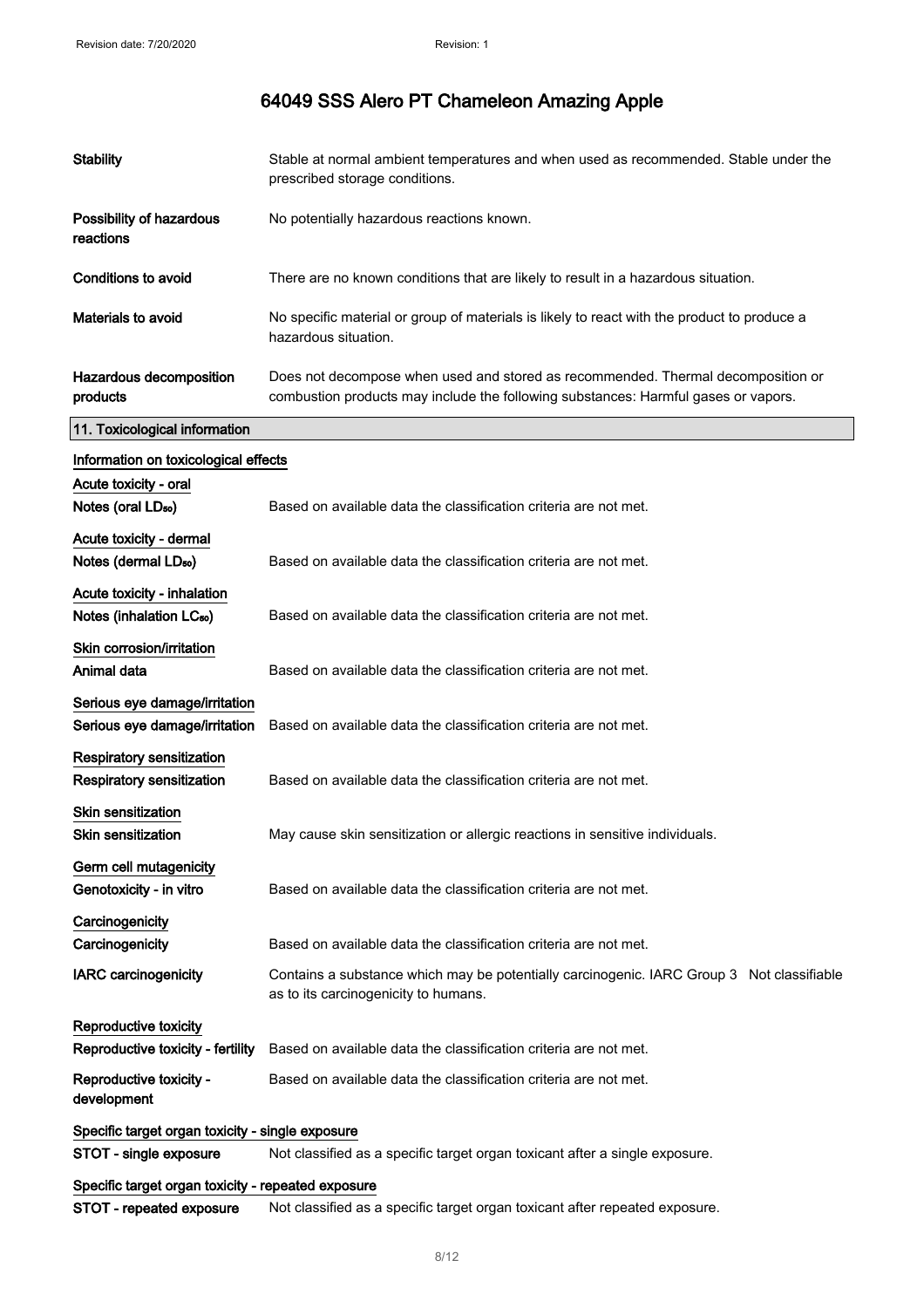| <b>Aspiration hazard</b><br><b>Aspiration hazard</b> | Not relevant. Solid.                                                                                                                                                                                                                                                                                                                                                                                                                                                                                                                                                                                                                                                                                                                                    |
|------------------------------------------------------|---------------------------------------------------------------------------------------------------------------------------------------------------------------------------------------------------------------------------------------------------------------------------------------------------------------------------------------------------------------------------------------------------------------------------------------------------------------------------------------------------------------------------------------------------------------------------------------------------------------------------------------------------------------------------------------------------------------------------------------------------------|
| <b>General information</b>                           | The severity of the symptoms described will vary dependent on the concentration and the<br>length of exposure.                                                                                                                                                                                                                                                                                                                                                                                                                                                                                                                                                                                                                                          |
| <b>Inhalation</b>                                    | Symptoms following overexposure may include the following: Irritation of nose, throat and<br>airway. Headache.                                                                                                                                                                                                                                                                                                                                                                                                                                                                                                                                                                                                                                          |
| Ingestion                                            | May cause sensitization or allergic reactions in sensitive individuals.                                                                                                                                                                                                                                                                                                                                                                                                                                                                                                                                                                                                                                                                                 |
| <b>Skin Contact</b>                                  | May cause skin sensitization or allergic reactions in sensitive individuals. Prolonged contact<br>may cause dryness of the skin.                                                                                                                                                                                                                                                                                                                                                                                                                                                                                                                                                                                                                        |
| Eye contact                                          | No specific symptoms known.                                                                                                                                                                                                                                                                                                                                                                                                                                                                                                                                                                                                                                                                                                                             |
| Route of exposure                                    | Ingestion Inhalation Skin and/or eye contact                                                                                                                                                                                                                                                                                                                                                                                                                                                                                                                                                                                                                                                                                                            |
| <b>Target Organs</b>                                 | No specific target organs known.                                                                                                                                                                                                                                                                                                                                                                                                                                                                                                                                                                                                                                                                                                                        |
| <b>Medical considerations</b>                        | Skin disorders and allergies.                                                                                                                                                                                                                                                                                                                                                                                                                                                                                                                                                                                                                                                                                                                           |
| 12. Ecological information                           |                                                                                                                                                                                                                                                                                                                                                                                                                                                                                                                                                                                                                                                                                                                                                         |
| <b>Toxicity</b>                                      | Aquatic Chronic 2 - H411 Toxic to aquatic life with long lasting effects.                                                                                                                                                                                                                                                                                                                                                                                                                                                                                                                                                                                                                                                                               |
| Persistence and degradability                        |                                                                                                                                                                                                                                                                                                                                                                                                                                                                                                                                                                                                                                                                                                                                                         |
| Persistence and degradability                        | The degradability of the product is not known.                                                                                                                                                                                                                                                                                                                                                                                                                                                                                                                                                                                                                                                                                                          |
| <b>Bioaccumulative potential</b>                     |                                                                                                                                                                                                                                                                                                                                                                                                                                                                                                                                                                                                                                                                                                                                                         |
| <b>Bio-Accumulative Potential</b>                    | No data available on bioaccumulation.                                                                                                                                                                                                                                                                                                                                                                                                                                                                                                                                                                                                                                                                                                                   |
| <b>Partition coefficient</b>                         | Not determined.                                                                                                                                                                                                                                                                                                                                                                                                                                                                                                                                                                                                                                                                                                                                         |
| Mobility in soil                                     |                                                                                                                                                                                                                                                                                                                                                                                                                                                                                                                                                                                                                                                                                                                                                         |
| <b>Mobility</b>                                      | No data available.                                                                                                                                                                                                                                                                                                                                                                                                                                                                                                                                                                                                                                                                                                                                      |
| Other adverse effects                                |                                                                                                                                                                                                                                                                                                                                                                                                                                                                                                                                                                                                                                                                                                                                                         |
| Other adverse effects                                | None known.                                                                                                                                                                                                                                                                                                                                                                                                                                                                                                                                                                                                                                                                                                                                             |
| 13. Disposal considerations                          |                                                                                                                                                                                                                                                                                                                                                                                                                                                                                                                                                                                                                                                                                                                                                         |
| Waste treatment methods                              |                                                                                                                                                                                                                                                                                                                                                                                                                                                                                                                                                                                                                                                                                                                                                         |
| <b>General information</b>                           | The generation of waste should be minimized or avoided wherever possible. Reuse or recycle<br>products wherever possible. This material and its container must be disposed of in a safe<br>way. Disposal of this product, process solutions, residues and by-products should at all times<br>comply with the requirements of environmental protection and waste disposal legislation and<br>any local authority requirements. When handling waste, the safety precautions applying to<br>handling of the product should be considered. Care should be taken when handling emptied<br>containers that have not been thoroughly cleaned or rinsed out. Empty containers or liners<br>may retain some product residues and hence be potentially hazardous. |
| <b>Disposal methods</b><br>14. Transport information | Dispose of surplus products and those that cannot be recycled via a licensed waste disposal<br>contractor. Waste, residues, empty containers, discarded work clothes and contaminated<br>cleaning materials should be collected in designated containers, labeled with their contents.<br>Incineration or landfill should only be considered when recycling is not feasible.                                                                                                                                                                                                                                                                                                                                                                            |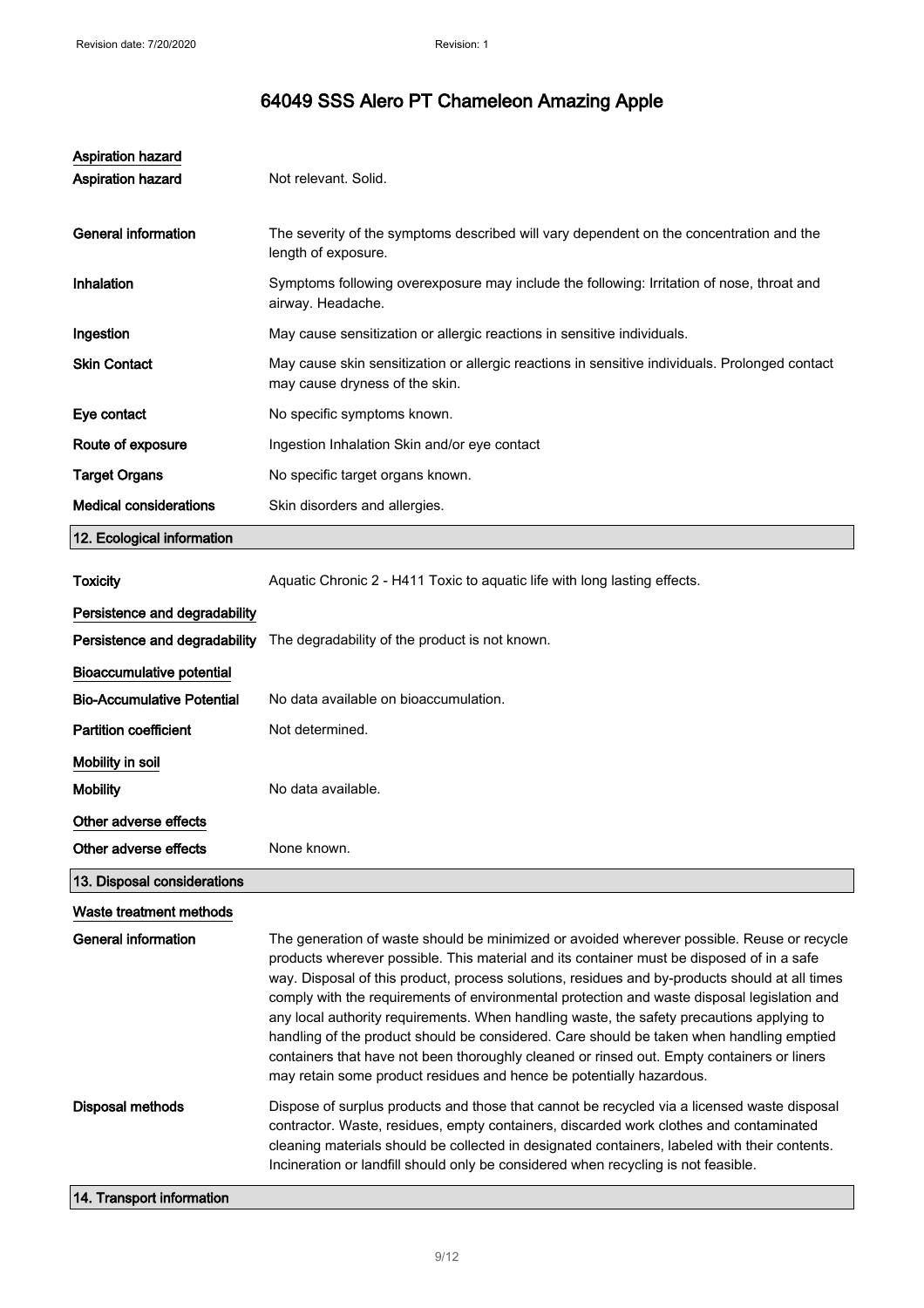| General                                                                        | The product is not covered by international regulations on the transport of dangerous goods<br>(IMDG, IATA, DOT). |
|--------------------------------------------------------------------------------|-------------------------------------------------------------------------------------------------------------------|
| <b>UN Number</b>                                                               |                                                                                                                   |
| UN No. (International)                                                         | Not applicable.                                                                                                   |
| UN No. (DOT)                                                                   | Not applicable.                                                                                                   |
| UN proper shipping name                                                        |                                                                                                                   |
| Proper shipping name<br>(International)                                        | Not applicable.                                                                                                   |
| Proper shipping name (DOT)                                                     | Not applicable.                                                                                                   |
| Transport hazard class(es)                                                     |                                                                                                                   |
| <b>Transport Labels</b><br>(International)                                     | No transport warning sign required.                                                                               |
| DOT transport labels<br>No transport warning sign required.                    |                                                                                                                   |
| Packing group                                                                  |                                                                                                                   |
| Packing group (International)                                                  | Not applicable.                                                                                                   |
| DOT packing group                                                              | Not applicable.                                                                                                   |
| <b>Environmental hazards</b>                                                   |                                                                                                                   |
| <b>Environmentally Hazardous Substance</b><br>No.                              |                                                                                                                   |
| Special precautions for user                                                   |                                                                                                                   |
| Not applicable.                                                                |                                                                                                                   |
| DOT reportable quantity                                                        | Not applicable.                                                                                                   |
| <b>DOT TIH Zone</b>                                                            | Not applicable.                                                                                                   |
| Transport in bulk according to<br>Annex II of MARPOL 73/78<br>and the IBC Code | Not applicable.                                                                                                   |
| 15. Regulatory information                                                     |                                                                                                                   |

### US Federal Regulations

SARA Section 302 Extremely Hazardous Substances Tier II Threshold Planning Quantities

None of the ingredients are listed or exempt.

### CERCLA/Superfund, Hazardous Substances/Reportable Quantities (EPA)

None of the ingredients are listed or exempt.

#### SARA Extremely Hazardous Substances EPCRA Reportable Quantities

None of the ingredients are listed or exempt.

### SARA 313 Emission Reporting

None of the ingredients are listed or exempt.

#### CAA Accidental Release Prevention

None of the ingredients are listed or exempt.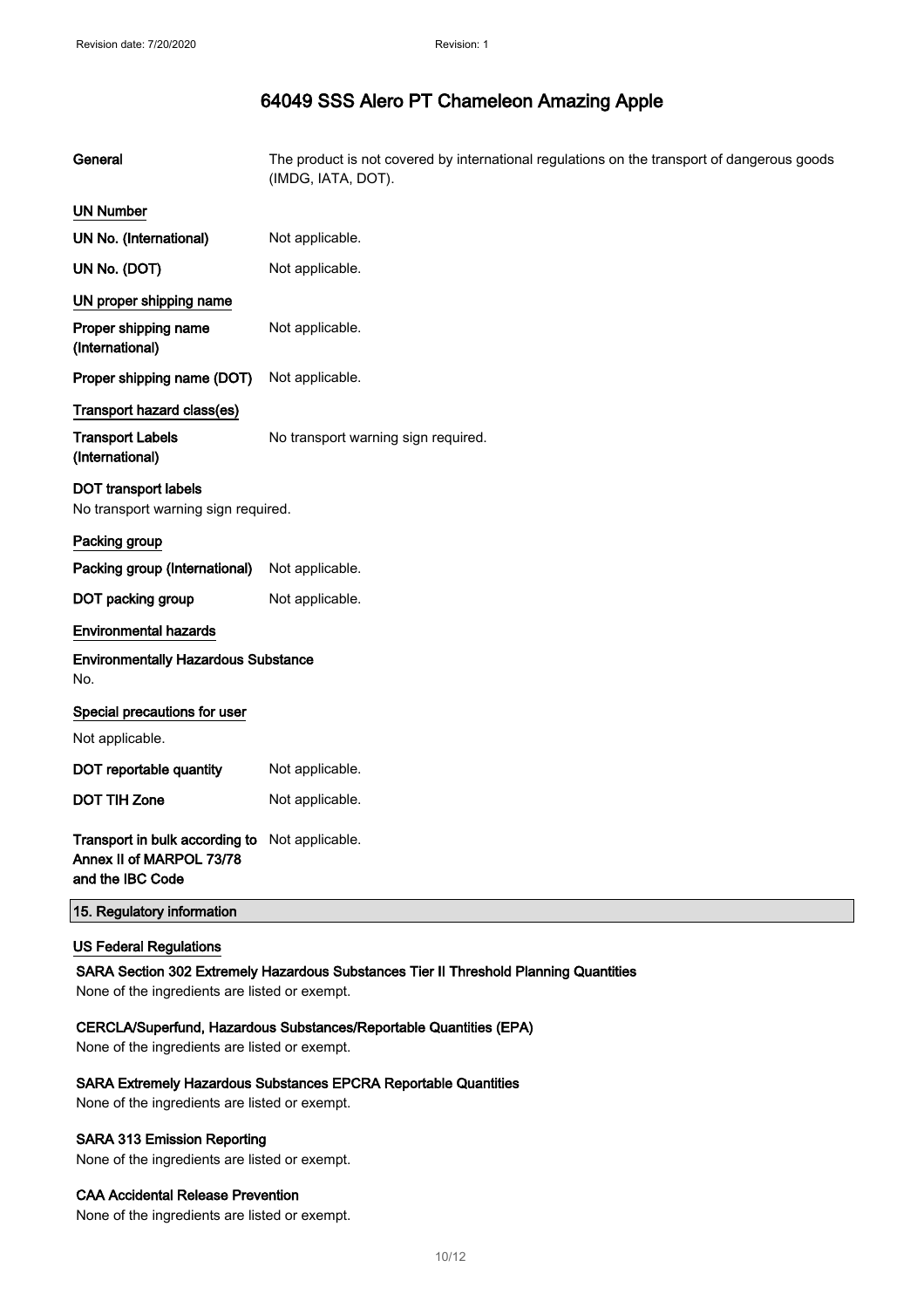FDA - Essential Chemical None of the ingredients are listed or exempt.

FDA - Precursor Chemical None of the ingredients are listed or exempt.

SARA (311/312) Hazard Categories None of the ingredients are listed or exempt.

OSHA Highly Hazardous Chemicals None of the ingredients are listed or exempt.

### US State Regulations

California Proposition 65 Carcinogens and Reproductive Toxins None of the ingredients are listed or exempt.

### California Air Toxics "Hot Spots" (A-I)

None of the ingredients are listed or exempt.

California Air Toxics "Hot Spots" (A-II)

None of the ingredients are listed or exempt.

California Directors List of Hazardous Substances

The following ingredients are listed or exempt:

### Massachusetts "Right To Know" List

The following ingredients are listed or exempt:

### Rhode Island "Right To Know" List

The following ingredients are listed or exempt:

### Minnesota "Right To Know" List

The following ingredients are listed or exempt:

### New Jersey "Right To Know" List

The following ingredients are listed or exempt:

### Pennsylvania "Right To Know" List

The following ingredients are listed or exempt:

### Inventories

US - TSCA The following ingredients are listed or exempt:

### US - TSCA 12(b) Export Notification

None of the ingredients are listed or exempt.

| <b>Training advice</b>   | Read and follow manufacturer's recommendations. Only trained personnel should use this<br>material. |
|--------------------------|-----------------------------------------------------------------------------------------------------|
| <b>Revision comments</b> | This is the first issue.                                                                            |
| <b>Issued by</b>         | Compliance Lead                                                                                     |
| <b>Revision date</b>     | 7/20/2020                                                                                           |